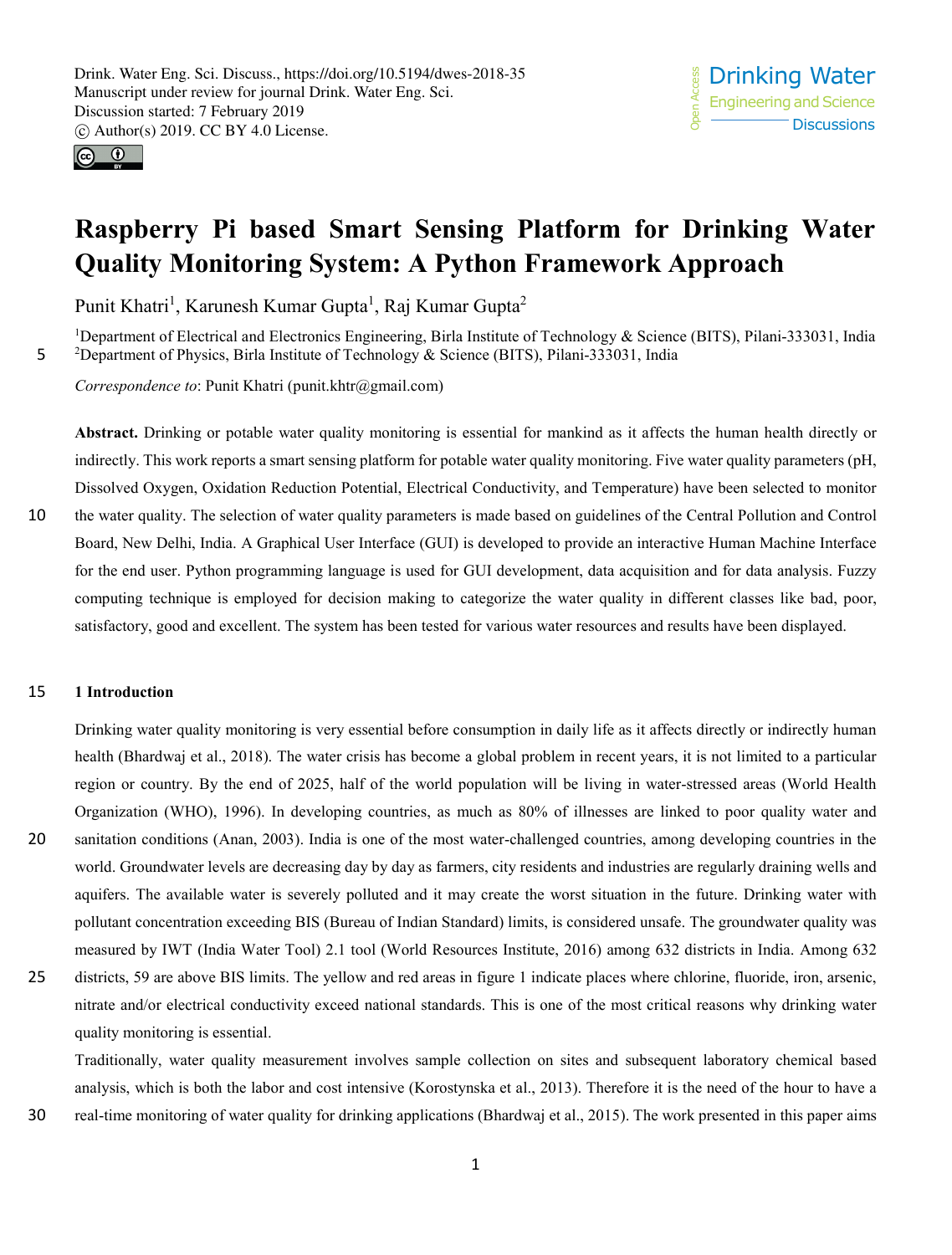

to provide an efficient real-time monitoring of ground-water in drinking applications and can address the issues related to drinking water quality for various species.

The proposed work consists of Multi-Sensor Array (MSA), hardware platform along with a software platform (i.e. python framework). In the first stage, MSA is designed that consists an array of commercially available individual sensors for pH, 5 Dissolved Oxygen (DO), Oxygen Reduction Potential (ORP), Electrical Conductivity (EC) and temperature. The Total

- Dissolved Solid (TDS) is derived from Electrical Conductivity (EC). The selection of the parameters is based on the guidelines of the Central Pollution and Control Board (CPCB), New Delhi, India (Central Polution Control Board, 2007). In the second stage, the hardware platform was designed based on the Raspberry Pi board. An additional serial port expander is used since Raspberry has only one I2C channel and it is required to communicate with all the sensors simultaneously. In the third stage,
- 10 a software platform is designed which consists of Graphical User Interface (GUI) for interactive Human Machine Interface (HMI) and fuzzy modeling. A python framework is utilized in software and GUI development. The water standard is defined based on calculated water quality parameters using Fuzzy Inference System (FIS) since FIS has the capability to imbibe vagueness related to observed parameters. The fuzzy approach reported in this work has been used and discussed widely in many environmental applications and helps in decision making in many real-life complex problems (Lermontov et al., 2009).
- 15 Many researchers (S. Ponsadailakshmi (Ponsadailakshmi et al., 2018), A. Tiri (Tiri et al., 2018), B. V Raman (Raman et al., 2009), A. M. Jinturkar (Jinturkar et al., 2010), Y. Icaga (Icaga, 2007), etc.) have implemented the fuzzy modeling in MATLAB for water quality index calculation. That process of modeling is offline e.g. researchers have collected the data and later done the modeling in MATLAB. Whereas in this paper, we are trying to implement the fuzzy in real-time calculation spontaneously after the data collection with the help of libraries in the Python framework.

## 20 **2 Materials and methods**

## **2.1 Water Quality Parameter Selection Criteria**

The Central Pollution and Control Board (CPCB) have suggested the criteria of water quality parameters for different usage of the water which is shown in table 1. In this work, category 'C' parameters have been considered since we are targeting drinking water source after conventional treatment and disinfection. Experimental work has proven that water quality 25 parameters such as pH, EC, and DO are indirect indicators of nicotine, arsenic trioxide and Escherichia coli (Hall et al., 2007) (Power and Nagy, 1999). That's why for the detection of contamination, these water quality parameters have been considered as promising criterion.

#### **2.2 Defining Water Quality**

The fuzzy inference system (FIS) mimics the way human thinks in his day to day life. Hence fuzzy logic based techniques 30 proved to be very effective since it is less mathematically intensive and supports approximate reasoning. In FIS, the knowledge is presented as linguistic rules. The inputs are converted from crisp value to linguistic variable by the process called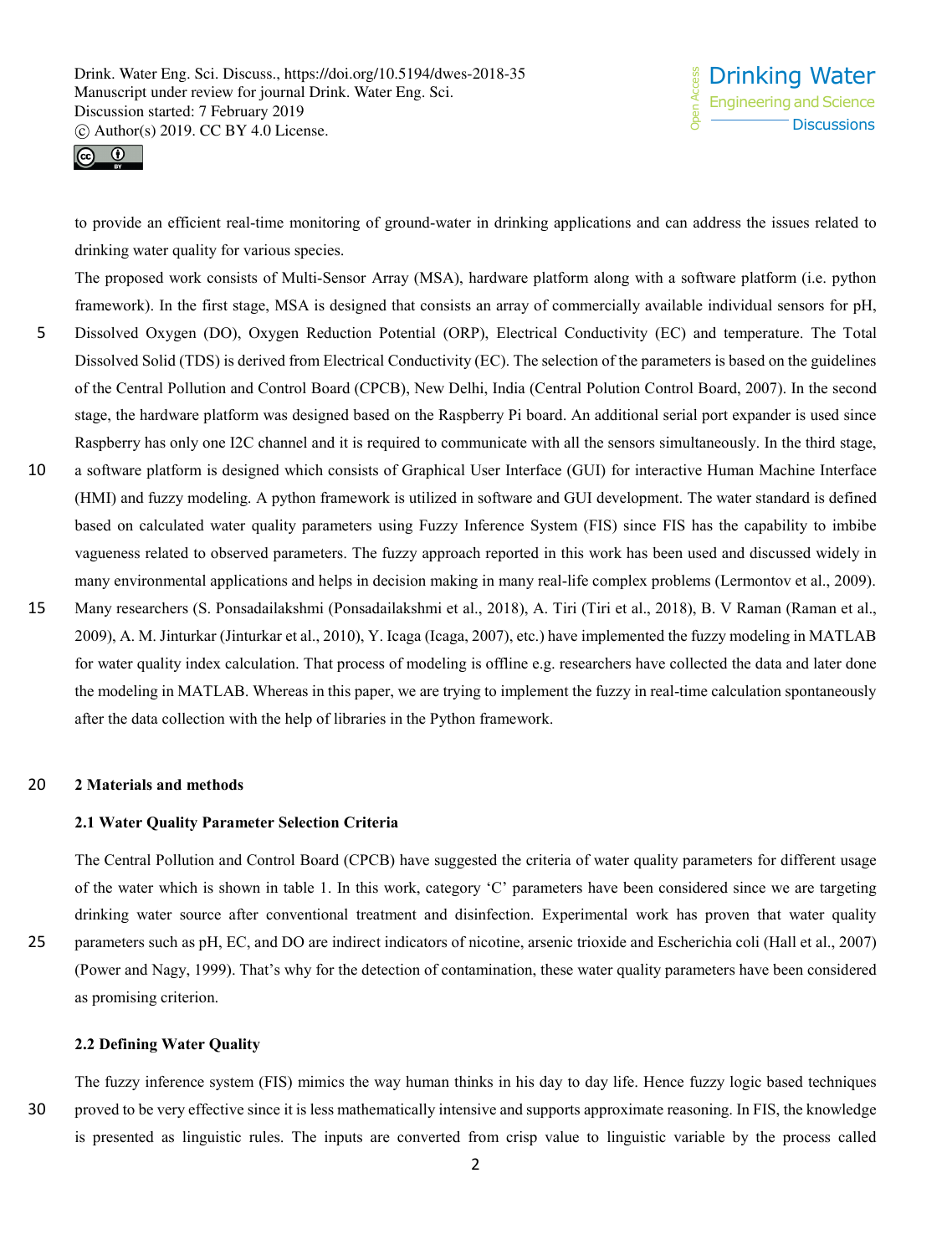

fuzzification and these variables are fed to inference system. This inference system gives a new set of a linguistic variable which is then converted to crisp value with the help of defuzzification (MathWorks, n.d.). The basic process to design a fuzzy logic involves three (3) basic steps shown in figure 2.

- The proposed fuzzy logic was implemented in python with the help of library known as scikit-fuzzy library (Anon, n.d.) to 5 define the water quality from the groups of five linguistic variables defined as bad, poor, satisfactory, good and excellent. The fuzzy system uses Mamdani implication model, which takes five inputs pH, Electrical Conductivity (EC), Oxidation Reduction Potential (ORP), Dissolved Oxygen (DO) and temperature. The Mamdani Fuzzy Inference System produce a more accurate response as compared to Takagi-Sugeno type model since it exerts the centroid method of defuzzification. The defuzzified output of the model is water quality which corresponds to five inputs of the model. In this paper, Mamdani-type FIS model is
- 10 implemented in a decision support system since it possesses spontaneous and interpretable nature of the rule base capability. To decide the water quality, five inputs and one output are selected and modeling is performed based on these parameters. The selection of the membership function is done based on the complexity of the system considered for decision making. Triangular membership function (MF) is most commonly used membership functions because of its linear nature and easy implementation ability (Zhao and Bose, 2002) (Kosko, 1993), hence we have selected triangular MF to fuzzify the crisp
- 15 variable into linguistic one. The triangular membership function as shown in figure 3 depends on three parameters  $l, m$  and  $n$ and are given by equation 1.

$$
f(x; l, m, n) = \begin{cases} 0 & \text{for } x < l \\ \frac{x - l}{m - l} & \text{for } l \le x \le m \\ \frac{n - x}{n - m} & \text{for } m \le x \le n \\ 0 & \text{for } x > n \end{cases} \tag{1}
$$

The logic operations used in the fuzzy logic are *min, max* and *compliment* and these are defined by the equation (2), (3) and (4) respectively. Let A and B are two subsets.

$$
20 \qquad \mu_{A \cup B}(x) = \max \left[ \mu_A(x), \mu_B(x) \right] \tag{2}
$$

$$
\mu_{A \cap B}(x) = \min[\mu_A(x), \mu_B(x)] \tag{3}
$$

$$
\mu_{\overline{A}}(x) = 1 - \mu_A(x) \tag{4}
$$

After the logic operations, 'if-then' rule is applied. All the rules are applied in parallel and the rule which does not effect the output is fired. The outputs of all rules are then aggregated and all fuzzy sets that affect the output, are combined into a single 25 fuzzy set. Finally, the fuzzy set is converted into a crisp set by means of defuzzification in which a single number is generated. There are several methods for defuzzification such as centroid, maximum, mean of maxima, height and modified height. In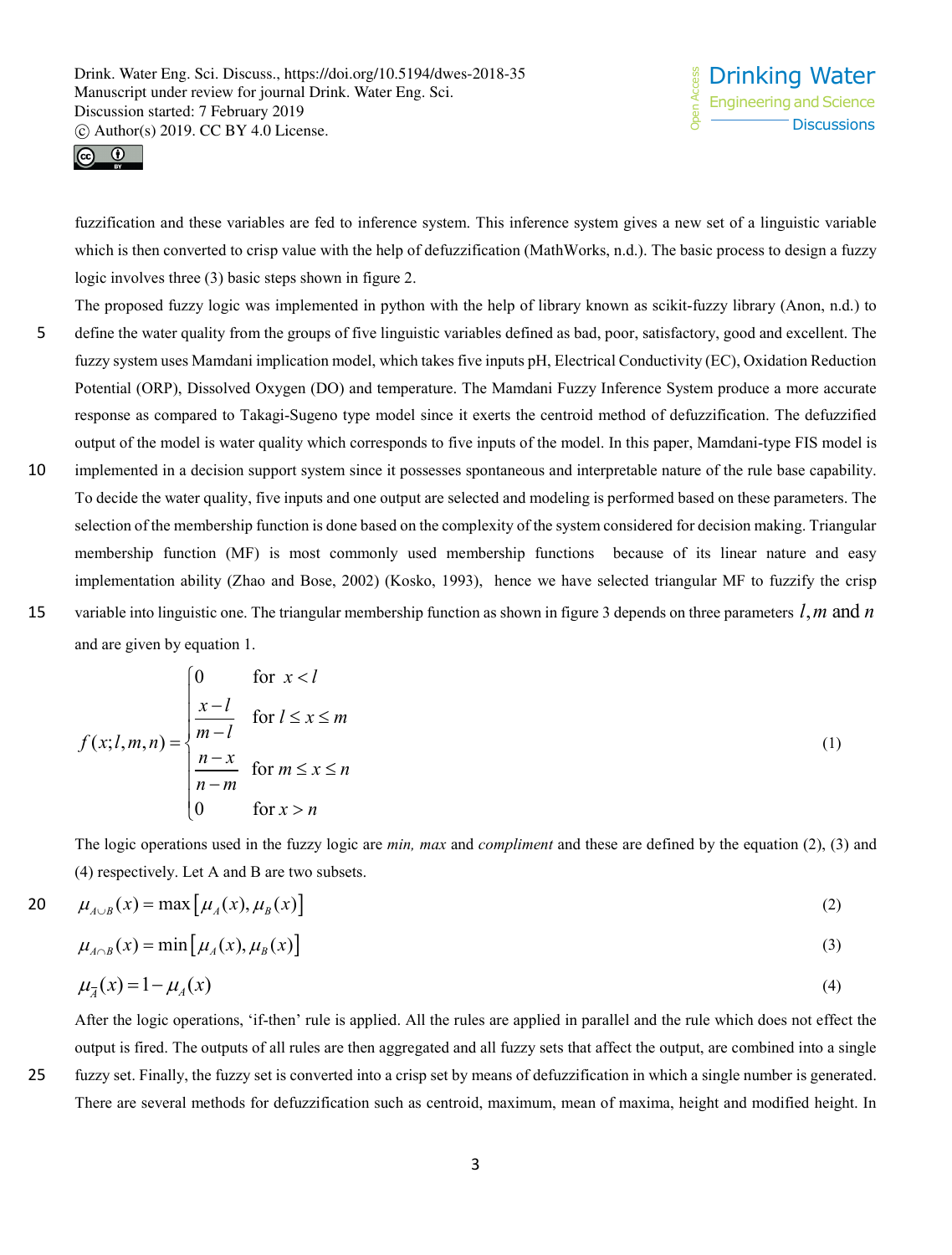

this work, the centroid defuzzification method is used which is the most popular method. The output is calculated by averaging individual centroids, weighted by their heights as given by equation 5 (Zadeh, 1988).

$$
U_o = \frac{\sum_{i=1}^{n} u_i \mu(u_i)}{\sum_{i=1}^{n} \mu(u_i)}
$$
\n(5)

5 Where  $\mu(u_i)$  is the min/max value of the membership degree of the input values (depends on min/max operator). The overall fuzzy inference systam is shown in figure 4.

As per the acceptable range of water quality parameters, we have assigned two groups to each parameter which are desirable (DES) and undesirable (UNDES) as described in table 2. If the parameters are in the desirable range than only fuzzy has been applied otherwise the sample has been rejected. After checking the acceptable range, we have assigned individual membership

10 functions to each parameter as shown in figure 5. Also, we have defined the membership function for water quality on the scale of 0 to 100. After assigning the membership functions, "if-then" rule is applied and overall quality is defined on the basis of adopted rule base formulation.

## **3 Hardware Platform Design**

The hardware platform plays a vital role in any system development since data acquisition and data processing is done with 15 the help of the hardware platform itself. The main task of the hardware platform design is MSA design and its interfacing with the raspberry pi board followed by python framework. The details of the design are given below.

## **3.1 Multi-Sensor Array (MSA) Design**

For the proposed work, Multi-Sensor Array (MSA) is designed using the industrially manufactured sensors from Atlas Scientific, USA. The individual sensors are arranged in an array form to make the MSA. The sensors used are pH sensor, 20 Electrical Conductivity (EC) sensor, Dissolved Oxygen (DO) sensor, Oxidation Reduction Potential (ORP) sensor and a temperature sensor. Total Dissolved Solids (TDS) parameter was derived from EC. The block diagram of MSA and its interfacing with hardware followed by software framework is shown in figure 6.

## **3.2 Integration of MSA with Raspberry Pi board and interfacing with Python**

Once the MSA is designed, it has to be integrated with the Raspberry Pi for data acquisition and further data processing. 25 Raspberry Pi is a single board credit card size micro-computer with ARM cortex A-53 processor (Raspberry Pi Foundation, 2014). It is an open hardware with many on-board running components like CPU, graphics, memory, USB controller etc.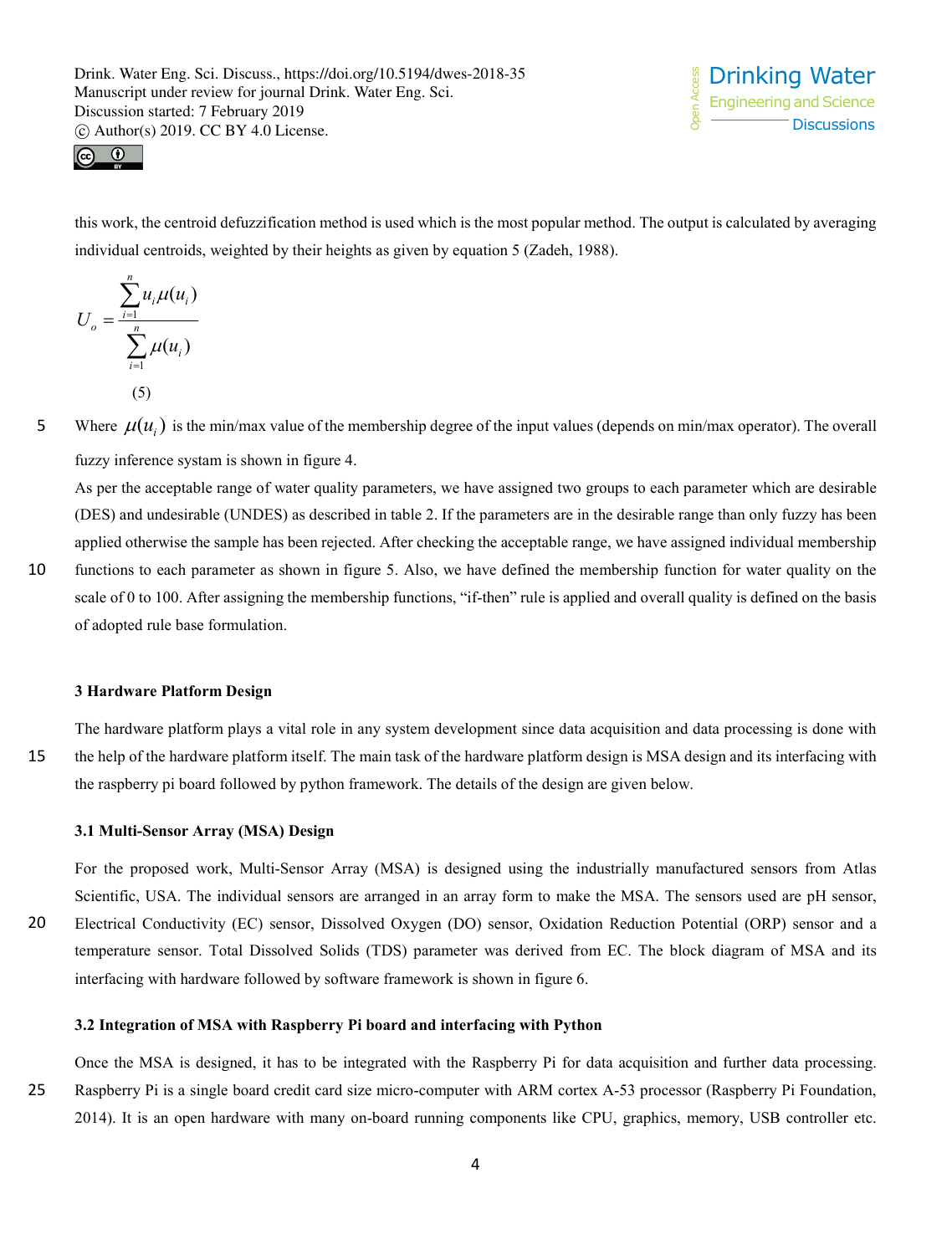

Nowadays, Raspberry Pi board is being used in many real-time applications (for e.g. real-time video surveillance system (MathWorks, n.d.), real-time paper currency recognition of new Indian notes after demonetization (Anilkumar and Srikanth, 2018), automatic traffic control system (Talukder et al., 2017), smart traffic system (Kumar et al., 2017), energy management system based on real-time electricity pricing model (Qureshi et al., 2017) etc.), self-driving system (Sumardi et al., 2018), 3D 5 wavelet transform (Bernabé et al., 2018), air quality monitoring system (Alkandari and Moein, 2018).

- Bhardwaj implemented the Cyber-Physical System (CPS) based water quality monitoring (Bhardwaj et al., 2018) using Arduino Uno board which has got some limitation with computational capabilities. Although Arduino is user-friendly, the reason for selecting the Raspberry Pi for this work is its computational capabilities that cannot be done in the Arduino platform. Apart from the computational capabilities, Raspberry Pi is bundled with inbuilt Bluetooth module, Wi-Fi module, HDMI
- 

10 interface, camera interface, display slot, SD card slot, USB slot, etc. which has to be interfaced externally in case of Arduino depending upon application.

For stand-alone applications, we can use a display panel and interface it with the python framework. We have used a 7˝ touch screen and interfaced it with the python programming. Python is an open source programming platform and supports the data processing and computing. The only drawback that we are facing with raspberry Pi board is a limited number of I2C channel,

- 
- 15 so we have interfaced external serial port expender with the board to enhance the number of I2C channels. The experimental setup of MSA integrated with Raspberry Pi board is shown in figure 7. It includes MSA connected to serial port expender and Raspberry board followed by python programming.

## **4 Results and Discussion**

#### **4.1 Experimental Procedure**

20 The proposed system has been tested for water samples from five different locations. In order to get accurate readings, each sensor node has been calibrated before going for measurement. The calibration was performed with the reference solution given for each sensor. Initially, the measurement iteration was carried out for at least five minutes so that sensor reading gets stabilized because the original readings have to be recorded only after the sensor attains stability in order to make any conclusive illation out of data. The data readings obtained from MSA were fed to the fuzzy decision support system 25 implemented in python with the help of available libraries. The complete procedure of data acquiring and fuzzy decision support system was implemented in python for real-time measurement.

## **4.2 Interactive User Interface**

The graphical representation is being provided for real-time data obtained from various sensors with the help of GUI platform for the interactive user interface. An interactive Graphical User Interface (GUI) has been designed in python framework where 30 the user can select the individual parameter to be measured as well as check overall water quality. A screenshot of GUI is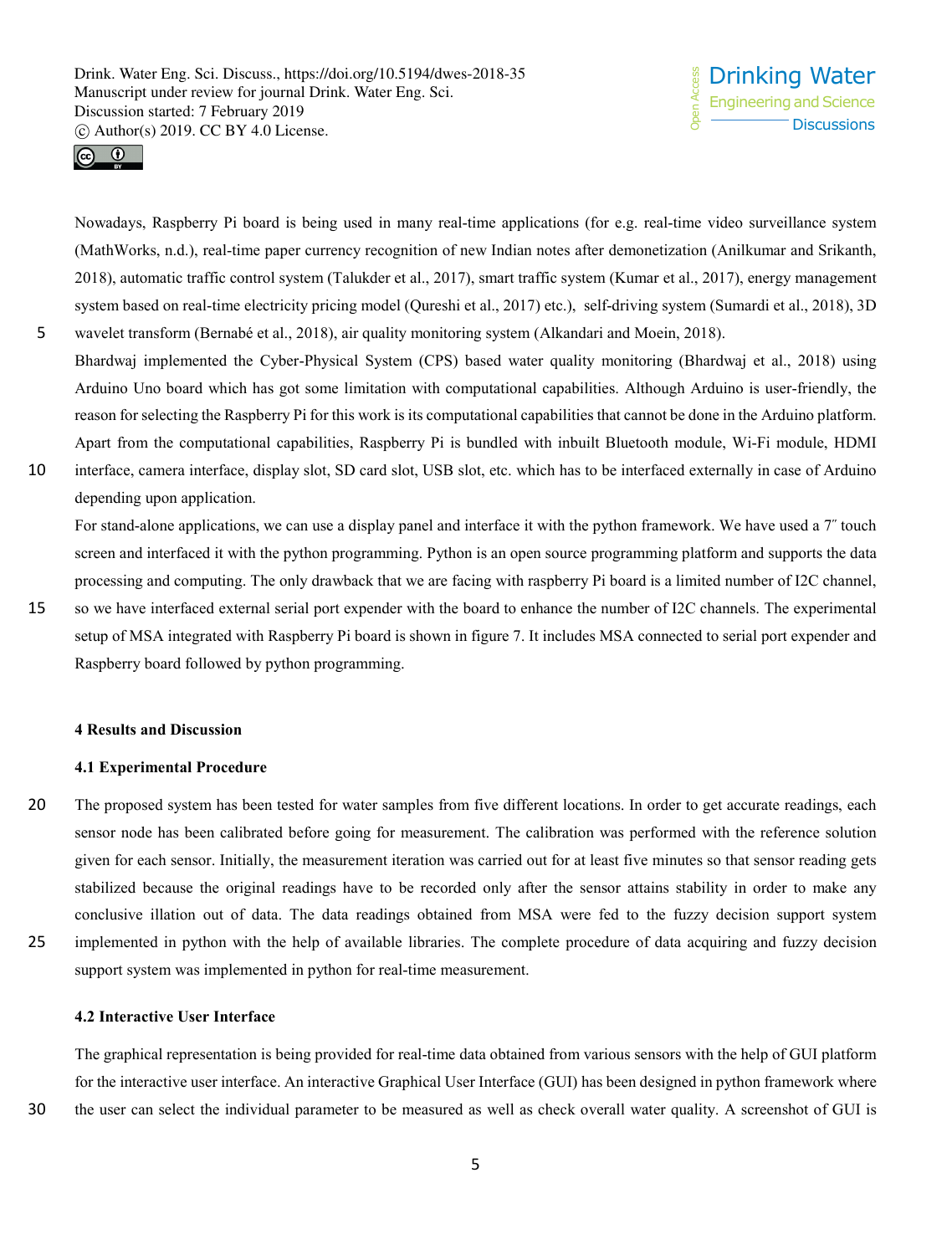

shown in figure 8. The acquired data was kept for future use by means of saving in memory drive provided with Raspberry board. The live plotting of data is shown in figure 9. The X-axis represents time and Y-axis represents the sensor node reading.

#### **4.3 Validation and Performance Comparison**

The validation of results acquired from the proposed system was done by comparing the results obtained from available 5 benchmark equipment YSI EXO-1 sonde monitoring system and calculating the percentage relative error (PRE) (Lee, 2016). PRE expresses the error in percentage to determine the accuracy and is given by

$$
PRE = 100 * \left(\frac{\text{actual} - \text{observed}}{\text{actual}}\right)
$$
 (6)

The system was tested for the total duration of 21 hours over seven days. The results obtained from MSA were accumulated through fuzzy implemented in python framework. The average values of the experiment are shown in table 3. The calculated 10 PRE plot is shown in figure 10. Based on the results of the parameters obtained from MSA, water quality has been defined for all the locations using fuzzy libraries as shown in table 4.

## **5 Conclusion**

Water quality monitoring is essential before consumption and its real-time monitoring will reduce the risk of illness in the human being. This paper reported a smart sensing platform for real-time water quality monitoring and to collect a large 15 database. The designed platform is compatible with IoT networks as the Raspberry Pi used here has a built-in Wi-Fi module and will be implemented in future looks. The work presented here has both academic and practical importance. Currently, the calibration of the sensor is time-consuming and requires a certain time period to get stabilized. In future looks, the focus will be on auto-calibration of the sensors and also the drift analysis and compensation by means of algorithms.

#### **Acknowledgments**

20 The authors are pleased to acknowledge the Department of Science and Technology, Govt. of India, New Delhi for their financial support (DST/TM/WTI/2K16/103) and Birla Institute of Technology and Science for providing an enabling environment to carry out the research work.

# **Conflict of Interest**

The authors declare that they have no conflict of interest.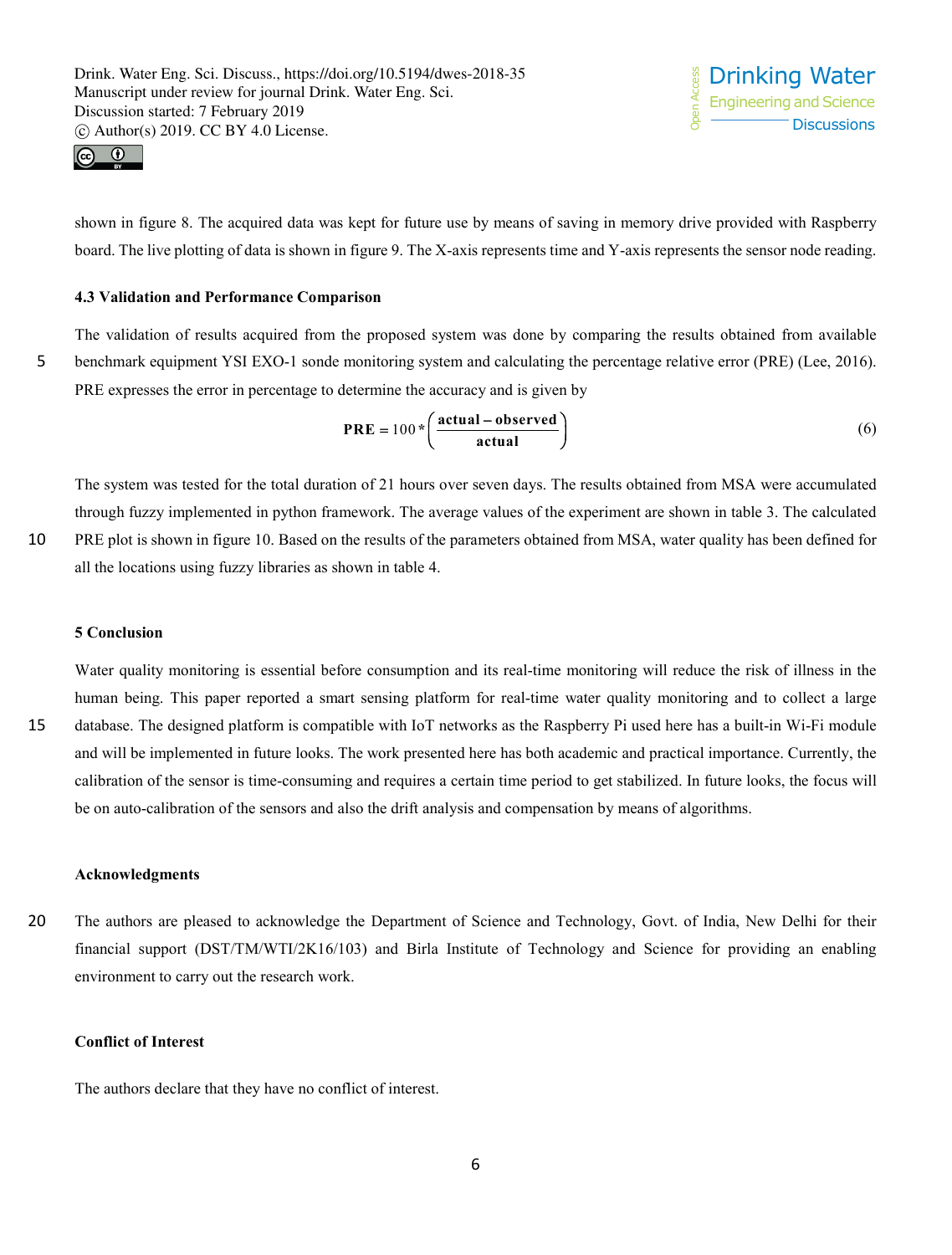

## **References**

- Alkandari, A. A. and Moein, S.: Implementation of Monitoring System for Air Quality using Raspberry PI : Experimental Study, Indonesian Journal of Electrical Engineering and Computer Science, 10(1), 43–49, doi:10.11591/ijeecs.v10.i1.pp43- 49, 2018.
- 5 Anan, K.: 'Water-Related Diseases Responsible For 80 Per Cent of All Illnesses, Deaths In Developing World', Says Secretary-General In Environment Day Message, UN, 1 [online] Available from: http://www.un.org/press/en/2003/sgsm8707.doc.htm (Accessed 6 February 2018), 2003. Anilkumar, B. and Srikanth, K. R. J.: Design and development of real time paper currency recognition system of demonetization New Indian Notes by using raspberry Pi for visually challenged, International Journal of Mechanical
- 10 Engineering and Technology, 9(3), 884–891, 2018. Anon: SciKit-Fuzzy — skfuzzy v0.2 docs, [online] Available from: http://pythonhosted.org/scikit-fuzzy/overview.html (Accessed 20 March 2018), n.d. Bernabé, G., Hernández, R. and Acacio, M. E.: Parallel implementations of the 3D fast wavelet transform on a Raspberry Pi

2 cluster, The Journal of Supercomputing, 74(4), 1765–1778, doi:10.1007/s11227-016-1933-2, 2018.

- 15 Bhardwaj, J., Gupta, K. K. and Gupta, R.: A review of emerging trends on water quality measurement sensors, in 2015 International Conference on Technologies for Sustainable Development (ICTSD), pp. 1–6, IEEE., 2015. Bhardwaj, J., Gupta, K. K. and Gupta, R.: Towards a cyber-physical era: Soft computing framework based multi-sensor array for water quality monitoring, Drinking Water Engineering and Science, 11(1), 9–17, doi:10.5194/dwes-11-9-2018, 2018.
- 20 Central Polution Control Board: Central Polution Control Board; Environmental Standards; Water Quality Criteria, [online] Available from: http://cpcb.nic.in/Water\_Quality\_Criteria.php (Accessed 25 November 2017), 2007. Hall, J., Zaffiro, A. D., Marx, R. B., Kefauver, P. C., Radha Krishnan, E., Haught, R. C. and Herrmann, J. G.: On-line water quality parameters as indicators of distribution system contamination, American Water Works Association, 99(1), 66–77, doi:10.1002/j.1551-8833.2007.tb07847.x, 2007.
- 25 Icaga, Y.: Fuzzy evaluation of water quality classification, Ecological Indicators, 7(3), 710–718, doi:10.1016/j.ecolind.2006.08.002, 2007. Jinturkar, A. M., Deshmukh, S. S., Agarkar, S. V. and Chavhan, G. R.: Determination of water quality index by fuzzy logic approach: a case of ground water in an Indian town, Water Science and Technology, 61(8), 1987–1994, doi:10.2166/wst.2010.095, 2010.
- 30 Korostynska, O., Mason, A. and Al-Shamma'a, A. I.: Monitoring pollutants in wastewater: Traditional lab based versus modern real-time approaches, in Smart Sensors, Measurement and Instrumentation, vol. 4, pp. 1–24, Springer, Berlin, Heidelberg., 2013.

Kosko, B.: Fuzzy thinking : the new science of fuzzy logic, Hyperion. [online] Available from: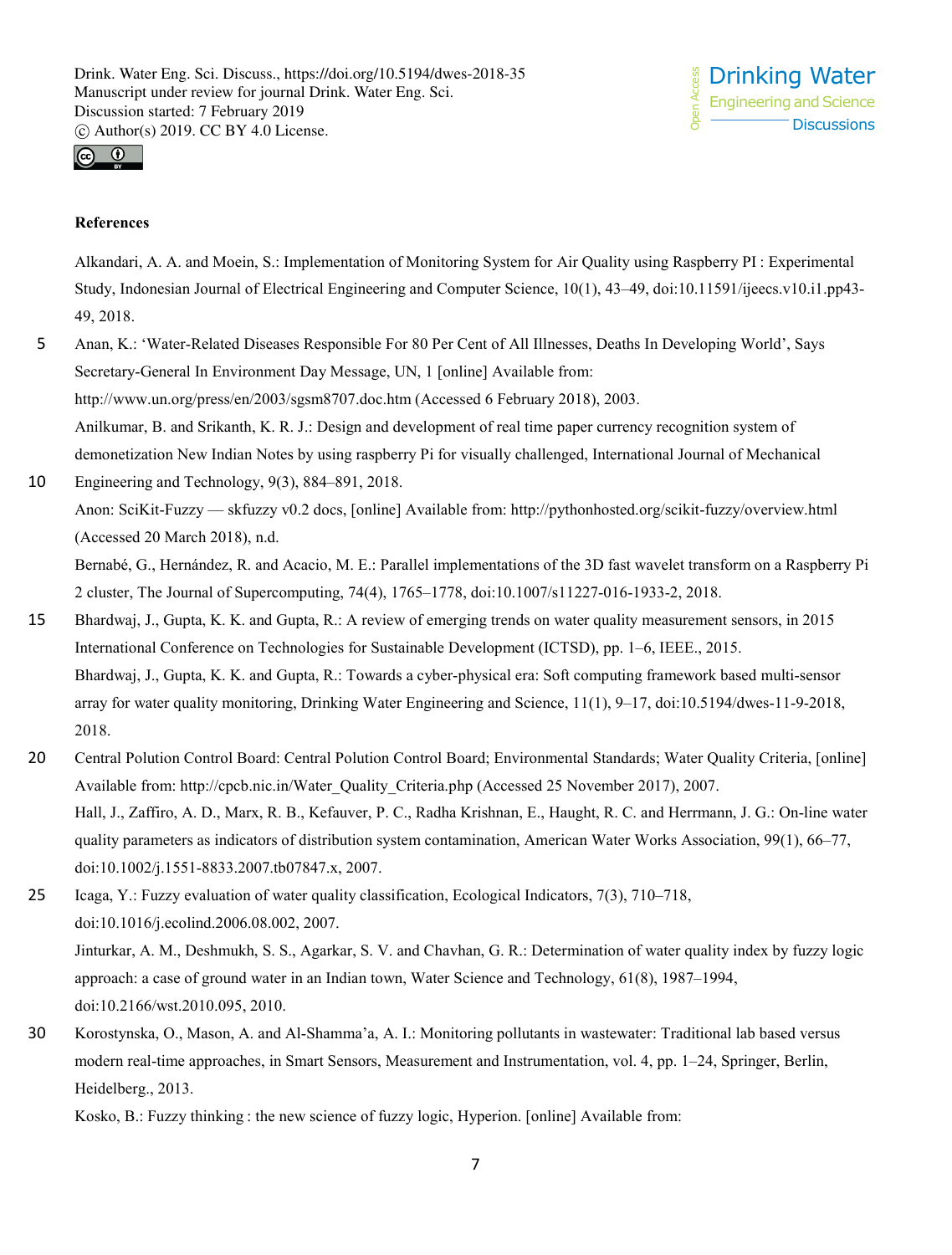

https://books.google.co.in/books/about/Fuzzy\_Thinking.html?id=SdsQAQAAIAAJ (Accessed 18 September 2018), 1993. Kumar, K. K., Durai, S., Vadivel, M. T. and Kumar, K. A.: Smart traffic system using raspberry pi by applying dynamic color changer algorithm, in 2017 IEEE International Conference on Smart Technologies and Management for Computing, Communication, Controls, Energy and Materials (ICSTM), pp. 146–150, IEEE., 2017.

- 5 Lee, S.: PERCENTAGE ERROR, MathWorld, 1 [online] Available from: http://mathworld.wolfram.com/PercentageError.html (Accessed 25 March 2018), 2016. Lermontov, A., Yokoyama, L., Lermontov, M. and Machado, M. A. S.: River quality analysis using fuzzy water quality index: Ribeira do Iguape river watershed, Brazil, Ecological Indicators, 9(6), 1188–1197, doi:10.1016/j.ecolind.2009.02.006, 2009.
- 10 MathWorks: Fuzzy Inference System Modeling MATLAB & amp; Simulink MathWorks India, [online] Available from: https://in.mathworks.com/help/fuzzy/mamdani-fuzzy-inference-systems.html (Accessed 14 March 2018a), n.d. MathWorks: Fuzzy Logic Toolbox - MATLAB, [online] Available from: https://in.mathworks.com/products/fuzzylogic.html (Accessed 11 March 2018b), n.d. Ponsadailakshmi, S., Sankari, S. G., Prasanna, S. M. and Madhurambal, G.: Evaluation of water quality suitability for
- 15 drinking using drinking water quality index in Nagapattinam district, Tamil Nadu in Southern India, Groundwater for Sustainable Development, 6, 43–49, doi:10.1016/j.gsd.2017.10.005, 2018. Power, K. N. and Nagy, L. A.: Relationship between bacterial regrowth and some physical and chemical parameters within Sydney's drinking water distribution system, Water Research, 33(3), 741–750, doi:10.1016/S0043-1354(98)00251-6, 1999.
- Qureshi, M. U., Girault, A., Mauger, M. and Grijalva, S.: Implementation of home energy management system with optimal 20 load scheduling based on real-time electricity pricing models, in 2017 IEEE 7th International Conference on Consumer
- Electronics Berlin (ICCE-Berlin), vol. 2017–September, pp. 134–139, IEEE., 2017. Raman, B. V, Bouwmeester, R. and Mohan, S.: Fuzzy Logic Water Quality Index and Importance of Water Quality Parameters, Air, Soil and Water Research, 2, ASWR.S2156, doi:10.4137/ASWR.S2156, 2009. Raspberry Pi Foundation: Raspberry Pi Documentation, , 1 [online] Available from:
- 25 https://www.raspberrypi.org/documentation/ (Accessed 15 March 2018), 2014. Sumardi, Taufiqurrahman, M. and Riyadi, M. A.: Street mark detection using raspberry pi for self-driving system, Telkomnika (Telecommunication Computing Electronics and Control), 16(2), 629–634, doi:10.12928/TELKOMNIKA.v16i2.4509, 2018. Talukder, M. Z., Towqir, S. S., Remon, A. R. and Zaman, H. U.: An IoT based automated traffic control system with real-
- 30 time update capability, in 2017 8th International Conference on Computing, Communication and Networking Technologies (ICCCNT), pp. 1–6, IEEE., 2017.
	- Tiri, A., Belkhiri, L. and Mouni, L.: Evaluation of surface water quality for drinking purposes using fuzzy inference system, Groundwater for Sustainable Development, 6, 235–244, doi:10.1016/J.GSD.2018.01.006, 2018.

World Health Organization (WHO): WHO | Drinking Water. Fact sheet No. 391. World Health Organization. 2017.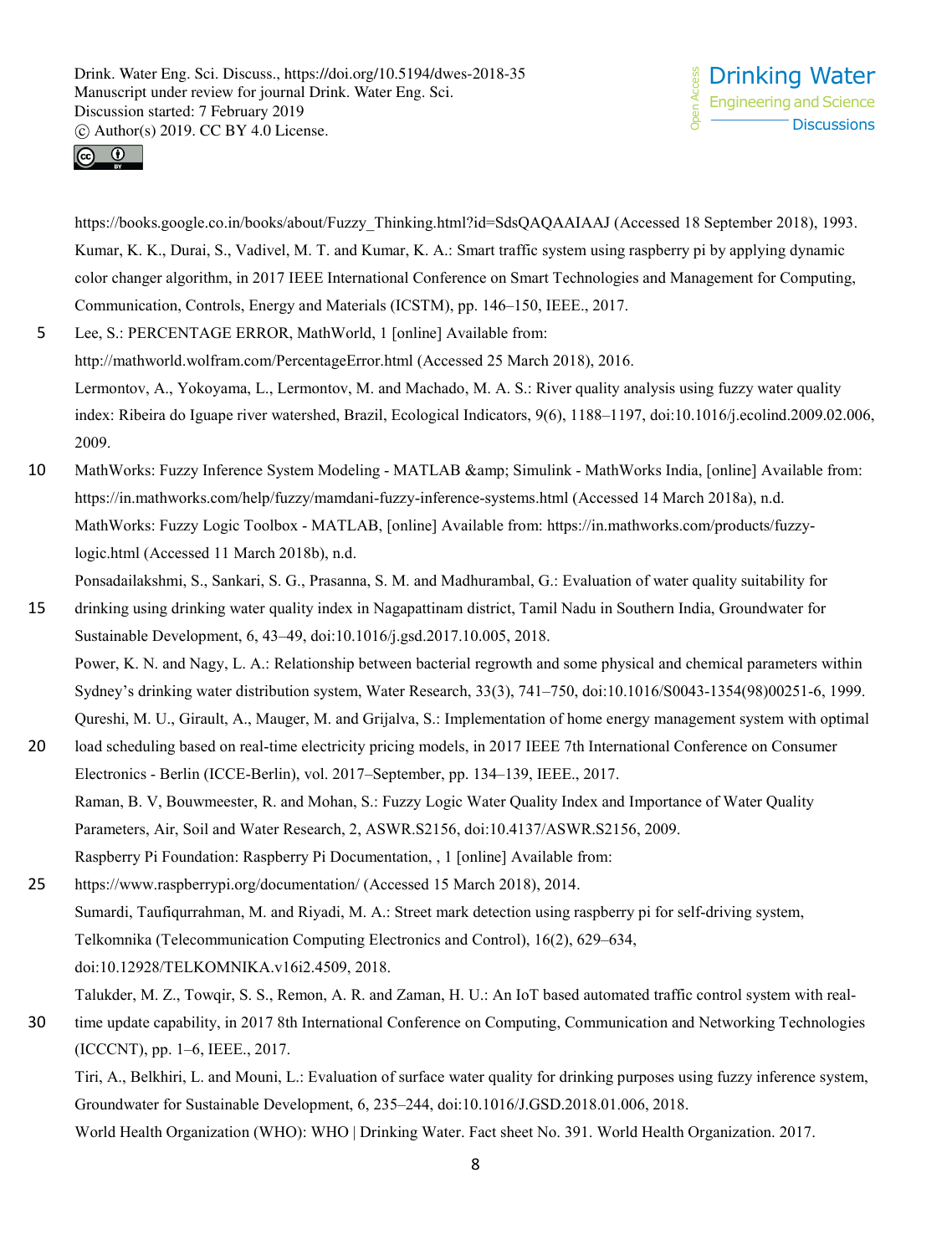



Available from: http://www.who.int/mediacentre/factsheets/fs391/en/, 1996. World Resources Institute: India Water Tool Version 2.1, [online] Available from: http://maps.indiawatertool.in/iwt/av/IWTUserGuide.pdf (Accessed 5 December 2017), 2016. Zadeh, L. A.: Fuzzy logic, Computer, doi:10.1109/2.53, 1988.

5 Zhao, J. and Bose, B. K.: Evaluation of Membership Functions for Fuzzy Logic Controlled Induction Motor Drive, IEEE 2002 28th Annual Conference of the Industrial Electronics Society, 229–234, doi:10.1109/IECON.2002.1187512, 2002.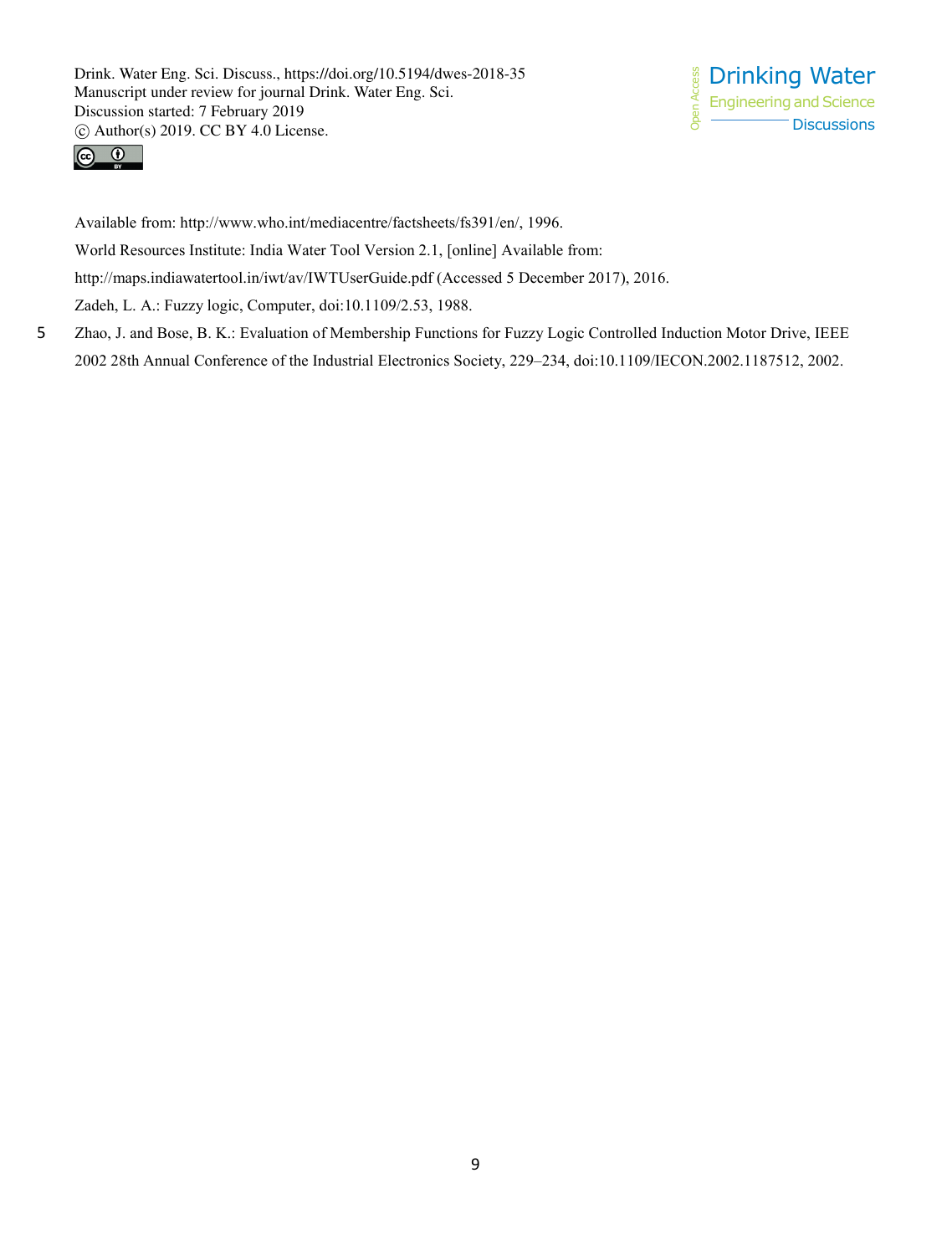

Table 1. Central Pollution and Control Board criteria for Water Quality (Central Polution Control Board, 2007)

| <b>Type of Water</b>                                                              | Category     | <b>Quality Parameter Criteria</b>                                                                                                                                                                                           |  |  |  |
|-----------------------------------------------------------------------------------|--------------|-----------------------------------------------------------------------------------------------------------------------------------------------------------------------------------------------------------------------------|--|--|--|
| Drinking Water Source without<br>conventional treatment but after<br>disinfection | $\mathbf{A}$ | Total Coliforms Organism MPN/100ml shall be 50<br>1.<br>or less<br>pH between 6.5 and 8.5<br>2.<br>3. Dissolved Oxygen 6mg/l or more<br>Biochemical Oxygen Demand 5 days 20°C 2mg/l or<br>4.<br>less                        |  |  |  |
| Outdoor bathing (Organised)                                                       | $\cdot$ B    | Total Coliforms Organism MPN/100ml shall be 500<br>1.<br>or less pH between 6.5 and 8.5 Dissolved Oxygen<br>5mg/l or more<br>Biochemical Oxygen Demand 5 days 20°C 3mg/l or<br>2.<br>less                                   |  |  |  |
| Drinking water source after<br>conventional treatment and<br>disinfection         | $\cdot$ C'   | Total Coliforms Organism MPN/100ml shall be<br>1.<br>5000 or less<br>pH between 6 to 9<br>2.<br>Dissolved Oxygen 4mg/l or more<br>3.<br>Biochemical Oxygen Demand 5 days 20°C 3mg/l or<br>4.<br>less<br>TDS 2000 mg/l<br>5. |  |  |  |
| Propagation of Wildlife and<br>Fisheries                                          | $\mathbf{D}$ | pH between 6.5 to 8.5<br>1.<br>Dissolved Oxygen 4mg/l or more<br>2.<br>Free Ammonia (as N) 1.2 mg/l or less<br>3.                                                                                                           |  |  |  |
| Irrigation, Industrial Cooling,<br>Controlled Waste disposal                      | $\cdot$ E'   | pH between 6.0 to 8.5<br>1.<br>Electrical Conductivity at 25°C micromhos/cm<br>2.<br>Max.2250<br>Sodium absorption Ratio Max. 26<br>3.<br>Boron Max. 2mg/l<br>4.                                                            |  |  |  |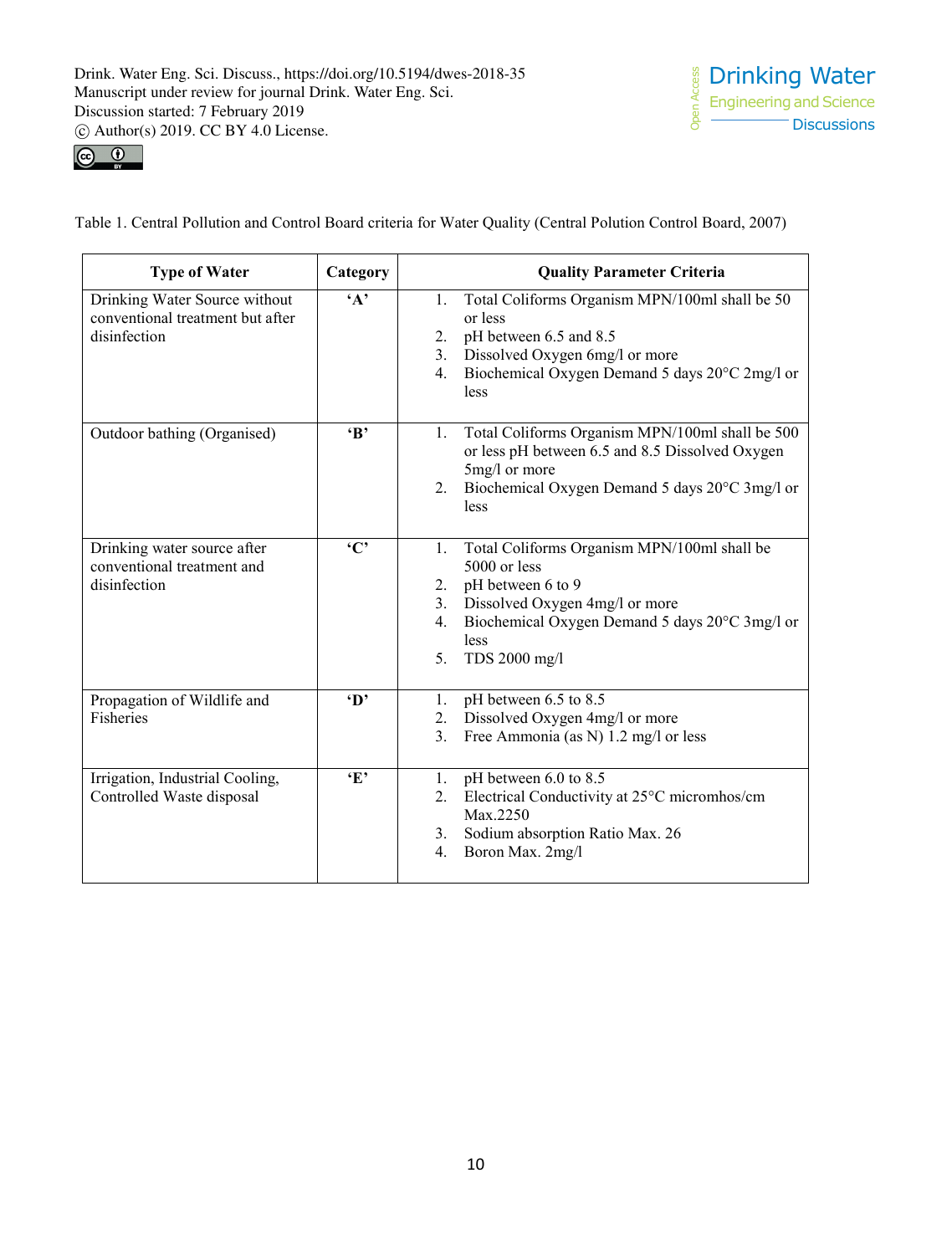

**Range Parameters UNDES DES UNDES pH**  $< 6.5 - 8.5$   $6.5 - 8.5$   $> 8.5$ **EC**  $| 300 - 1000 | > 1000$ **ORP**  $< 200$  | 200-800 | > 800 **DO** < 3 3-11 > 11 **Temperature** < 2 2-35 > 35

Table 2. Groups defined for water quality parameters

\* UNDES = undesirable

DES = desirable

Table 3 (a). Average values of samples for pH, DO & EC and their calculated PRE

| Location | pH         |               |        | DO(mg/l)   |               |            | $EC$ ( $\mu$ S/cm) |               |        |
|----------|------------|---------------|--------|------------|---------------|------------|--------------------|---------------|--------|
|          | <b>MSA</b> | Commercial    | PRE    | <b>MSA</b> | Commercial    | <b>PRE</b> | <b>MSA</b>         | Commercial    | PRE    |
|          |            | <b>System</b> | $(\%)$ |            | <b>System</b> | (%)        |                    | <b>System</b> | $(\%)$ |
|          | 7.45       | 7.51          | 0.8    | 8.20       | 8.16          | 0.49       | 385                | 387           | 0.51   |
| 2        | 7.62       | 7.68          | 0.78   | 7.90       | 7.89          | 0.13       | 435                | 426           | 2.1    |
| 3        | 6.95       | 6.99          | 0.57   | 9.50       | 9.47          | 0.32       | 510                | 515           | 0.97   |
| 4        | 8.1        | 8.2           | 1.2    | 9.23       | 9.21          | 0.22       | 390                | 385           | 0.13   |
| 5        | 7.8        | 7.87          | 0.88   | 8.05       | 7.98          | 0.88       | 445                | 455           | 0.22   |

5

Table 3 (b). Average values of samples for ORP & Temperature and their calculated PRE

| Location       |            | ORP(mV)       |            | Temperature $(^{\circ}C)$ |               |            |
|----------------|------------|---------------|------------|---------------------------|---------------|------------|
|                | <b>MSA</b> | Commercial    | <b>PRE</b> | <b>MSA</b>                | Commercial    | <b>PRE</b> |
|                |            | <b>System</b> | (%)        |                           | <b>System</b> | (%)        |
|                | 213        | 212           | 0.47       | 22.5                      | 22.7          | 0.88       |
| $\overline{2}$ | 212        | 210           | 0.95       | 21.5                      | 21.3          | 0.93       |
| 3              | 185        | 187           | 1.06       | 19.6                      | 19.7          | 0.50       |
| 4              | 206        | 208           | 0.96       | 18.9                      | 19.1          | 1.04       |
| 5              | 191        | 194           | 1.54       | 23.8                      | 24.1          | 1.24       |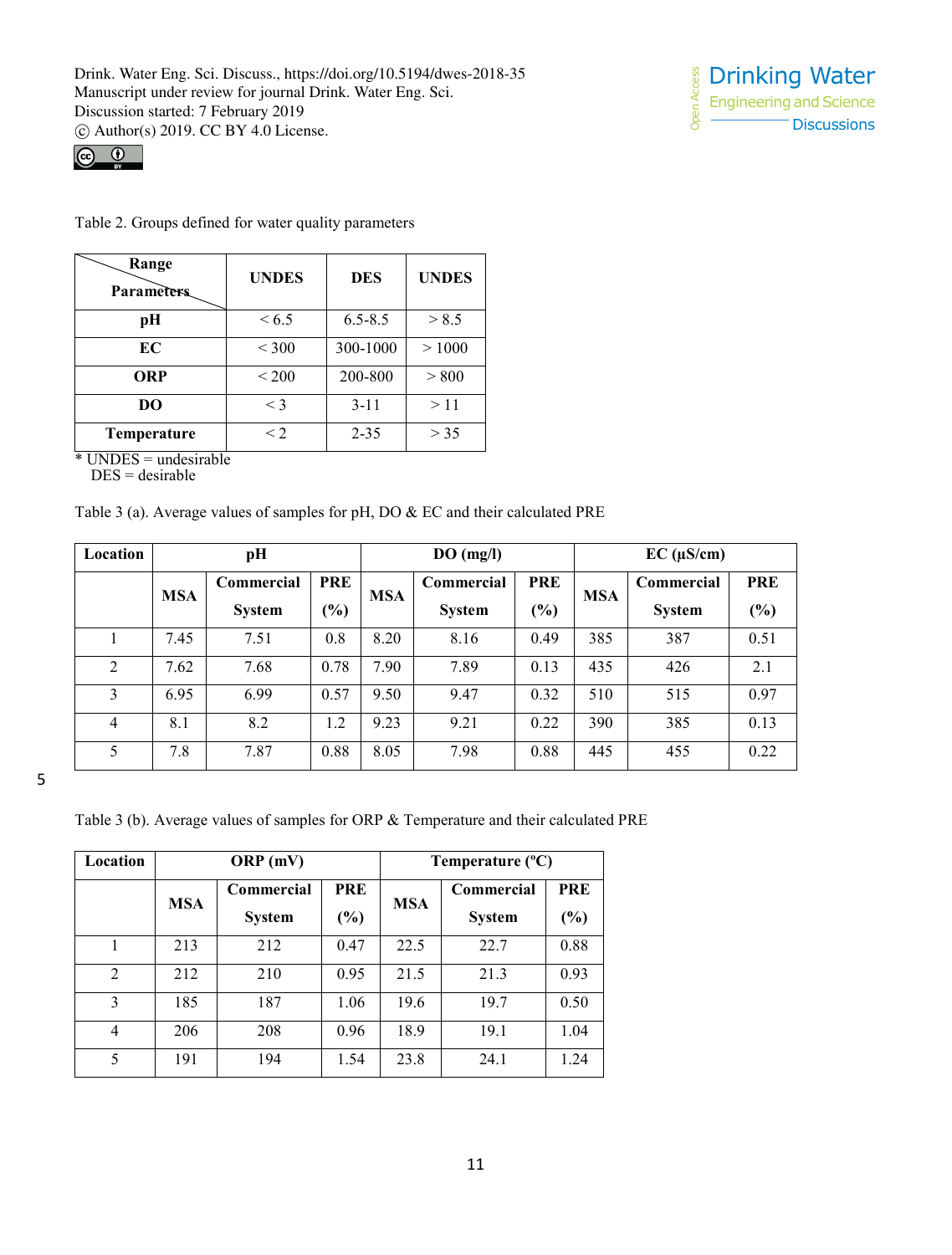



Table 4. Fuzzy water quality for all locations

| Location | <b>Fuzzy Water Quality (FWQ)</b> |
|----------|----------------------------------|
|          | Good                             |
|          | Good                             |
|          | Satisfactory                     |
|          | Good                             |
|          | Good                             |



Figure 1 Groundwater Quality (Number of BIS standard breaches)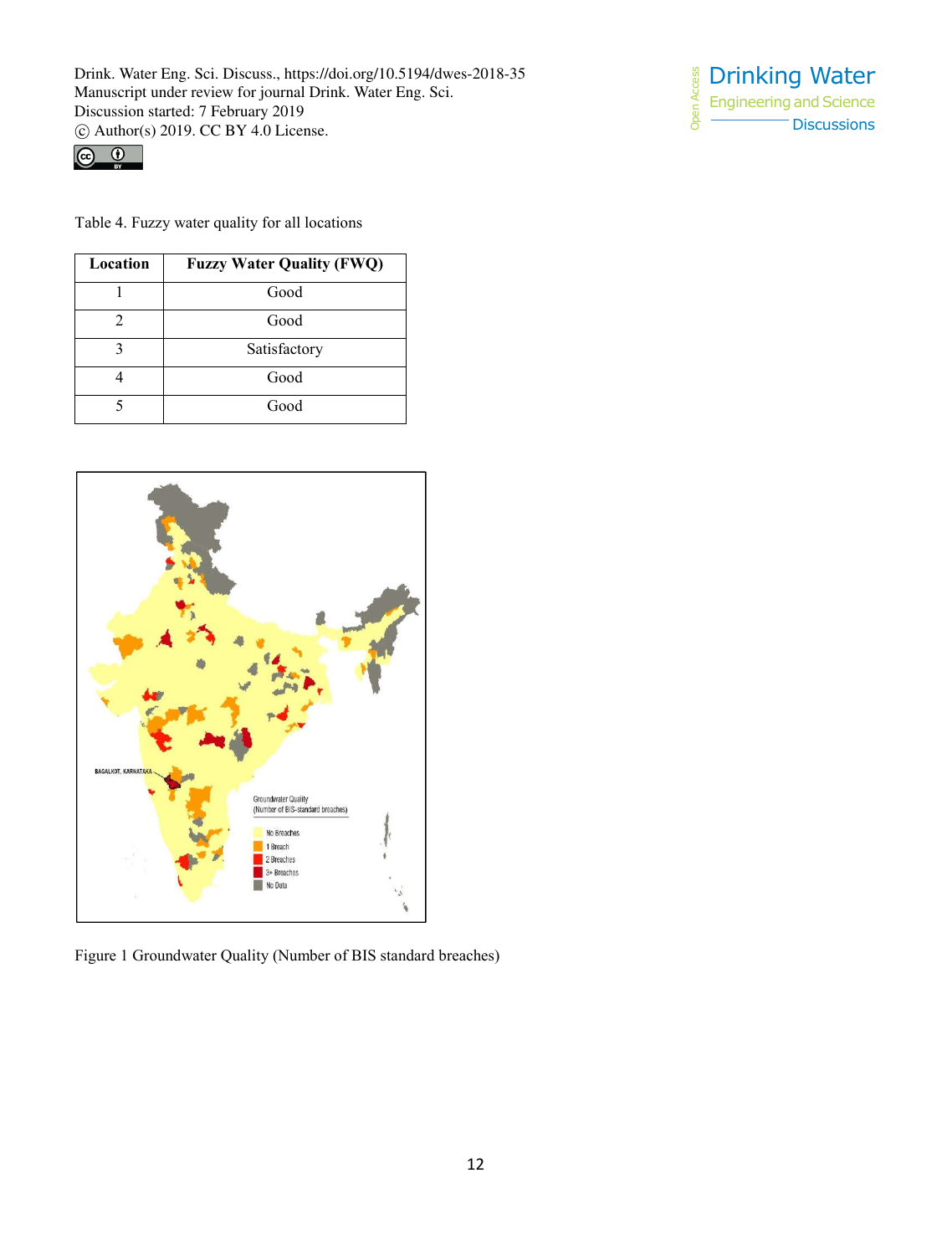





Figure 2 Fuzzy logic designing process



Figure 3 Triangular Membership Function



5

Figure 4 Fuzzy Inference System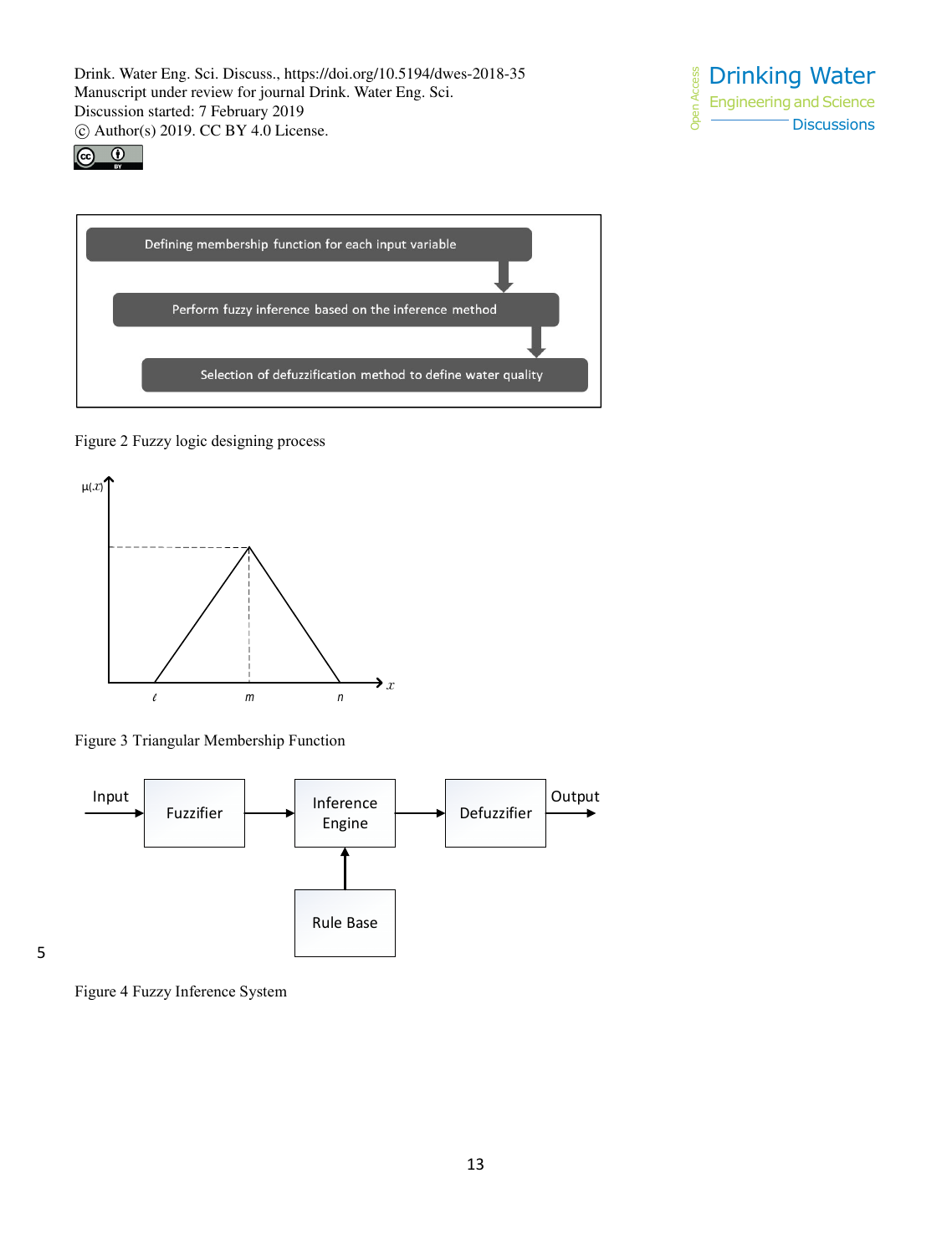





Figure 5 Input and output membership functions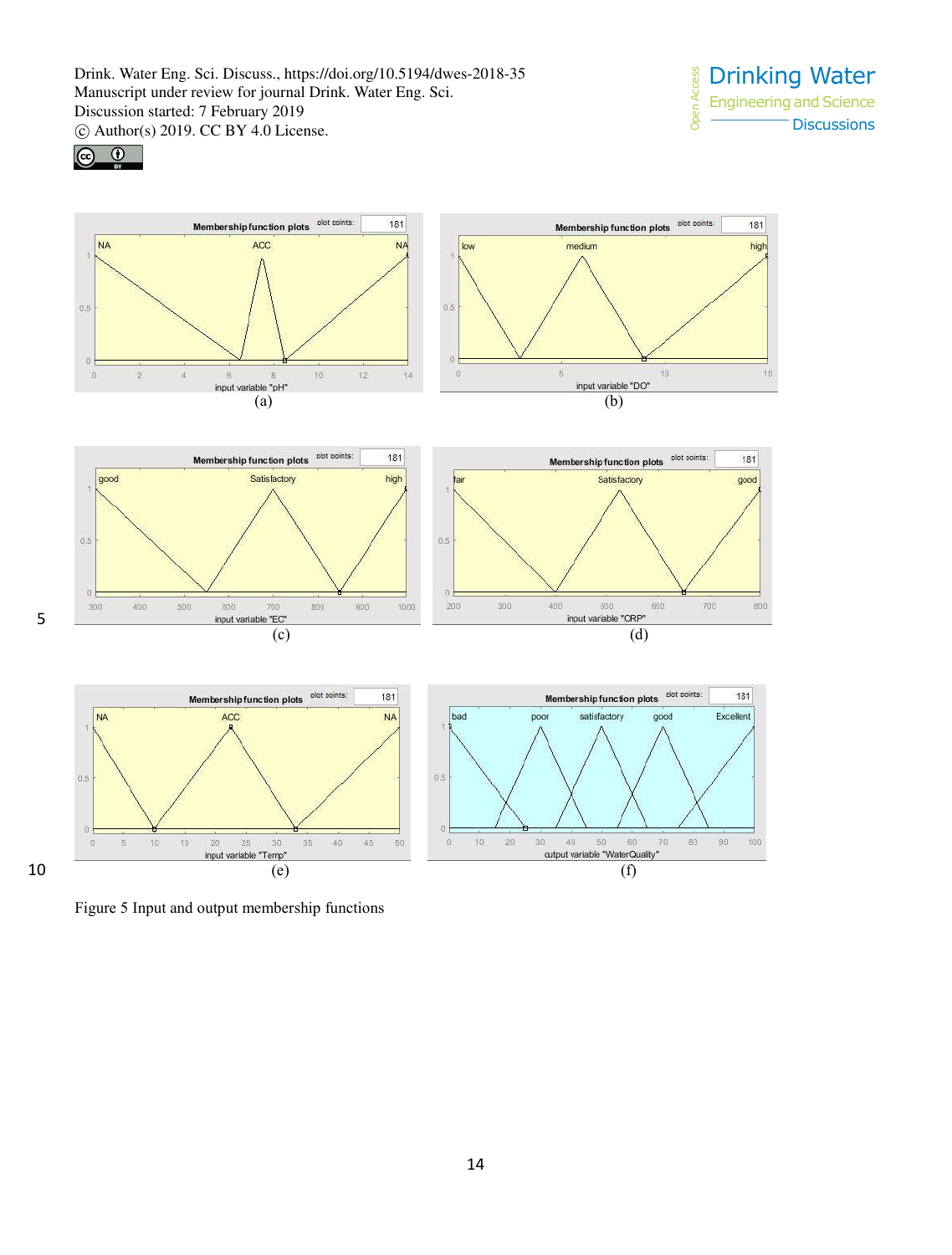





Figure 6 Block Diagram of Multi-Sensor Array (MSA) and It's Interfacing with Hardware and Software





5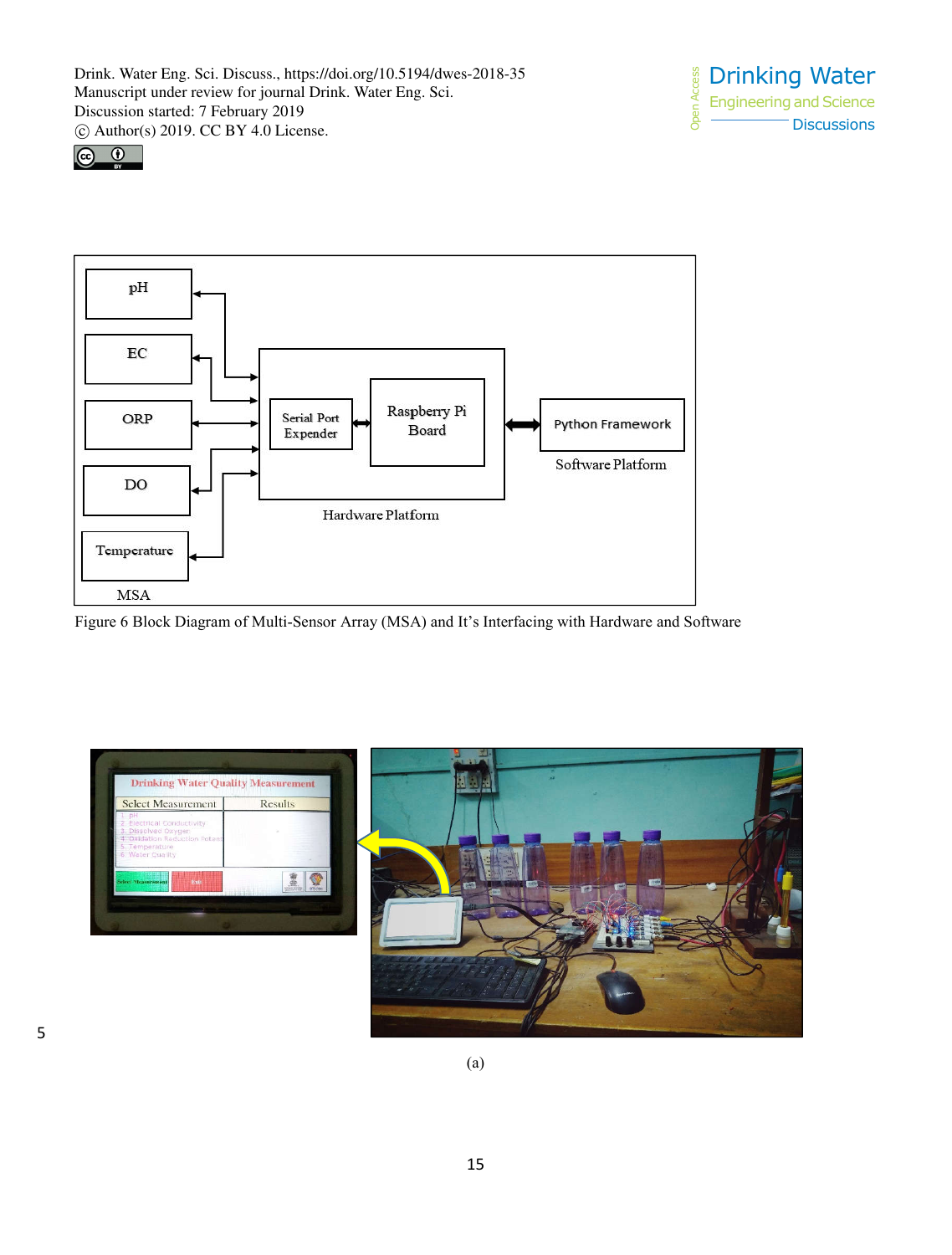Open Access

Open Access







 $(b)$  (c)

Figure 7 (a) The proposed System (b) Multi-Sensor Array (MSA) (c) MSA integration with serial port expender and Raspberry Pi board

| <b>Drinking Water Quality Measurement</b>                                                                                             |      |                       |                   |  |  |  |
|---------------------------------------------------------------------------------------------------------------------------------------|------|-----------------------|-------------------|--|--|--|
| <b>Select Measurement</b>                                                                                                             |      | <b>Results</b>        |                   |  |  |  |
| $1.$ $pH$<br>2. Electrical Conductivity<br>3. Dissolved Oxygen<br>4. Oxidation Reduction Potent<br>5. Temperature<br>6. Water Quality |      | Temperature<br>32.259 |                   |  |  |  |
| <b>Select Measurement</b>                                                                                                             | Exit |                       | <b>BITS Pilar</b> |  |  |  |

5

Figure 8 Graphical User Interface